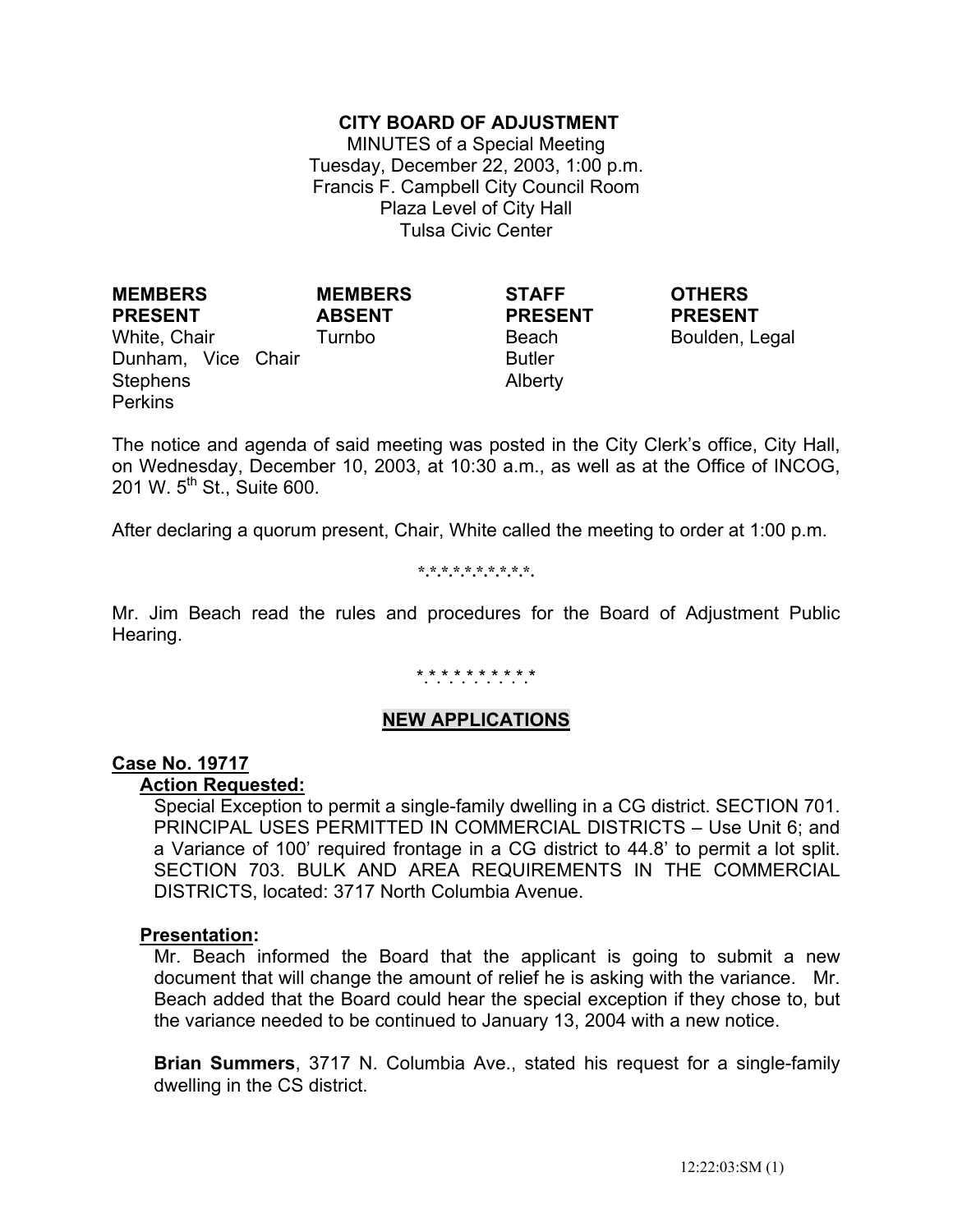Mr. Beach pointed out the property on the site map.

# **Mr. White abstained from Case 19717.**

# **Interested Parties:**

There were no interested parties present who wished to speak.

# **Board Action:**

On **Motion** of **Perkins**, the Board voted 3-0-1 (Dunham, Perkins, Stephens "aye"; no "nays"; White "abstained"; Turnbo "absent") to **APPROVE** a *Special Exception* to permit a single-family dwelling in a CG district; and **CONTINUE** to the meeting on January 13, 2004 for additional relief, on the following described property:

 N/2 of Lot 5, less E 1 acre thereof, Barrett and Evans Subdivision, City of Tulsa, Tulsa County, State of Oklahoma.

**\*.\*.\*.\*.\*.\*.\*.\*.\*.\*.** 

# **Case No. 19718**

### **Action Requested:**

 Special Exception to allow a church and related church uses on AG zoned property, located: 17101 East 21<sup>st</sup> Street.

## **Presentation:**

 **John Sanford**, P. O. Box 33186, Tulsa, Oklahoma, stated this property was previously approved for a special exception, but the time allowance ran out. The same church is now prepared to continue the previous plans. A site plan was provided (Exhibit A-1).

### **Interested Parties:**

There were no interested parties present who wished to speak.

# **Board Action:**

 On **Motion** of **Dunham**, the Board voted 4-0-0 (White, Dunham, Perkins, Stephens "aye"; no "nays"; no "abstentions"; Turnbo "absent") to **APPROVE** a *Special*  **Exception** to allow a church and related church uses on AG zoned property, per plan, finding it will be in harmony with the spirit and intent of the Code, and will not be injurious to the neighborhood or otherwise detrimental to the public welfare, on the following described property:

A tract of land in the E 2/3<sup>rd</sup> of the W/2 SE/4 of Section 11, T-19-N, R-14-E of the IBM, City of Tulsa, Tulsa County, State of Oklahoma, being more particularly described as follows: Commencing at a point 441.00' S 89º22'27" W of the SE/c of W/2 SE/4 of said Section 11; thence N 00º51'58" W a distance of 175.00' to the POB of said tract; thence N 00º51'58" W a distance of 225.00'; thence S 89º22'27" W a distance of 441.00'; thence S 00º51'43" W a distance of 400.00';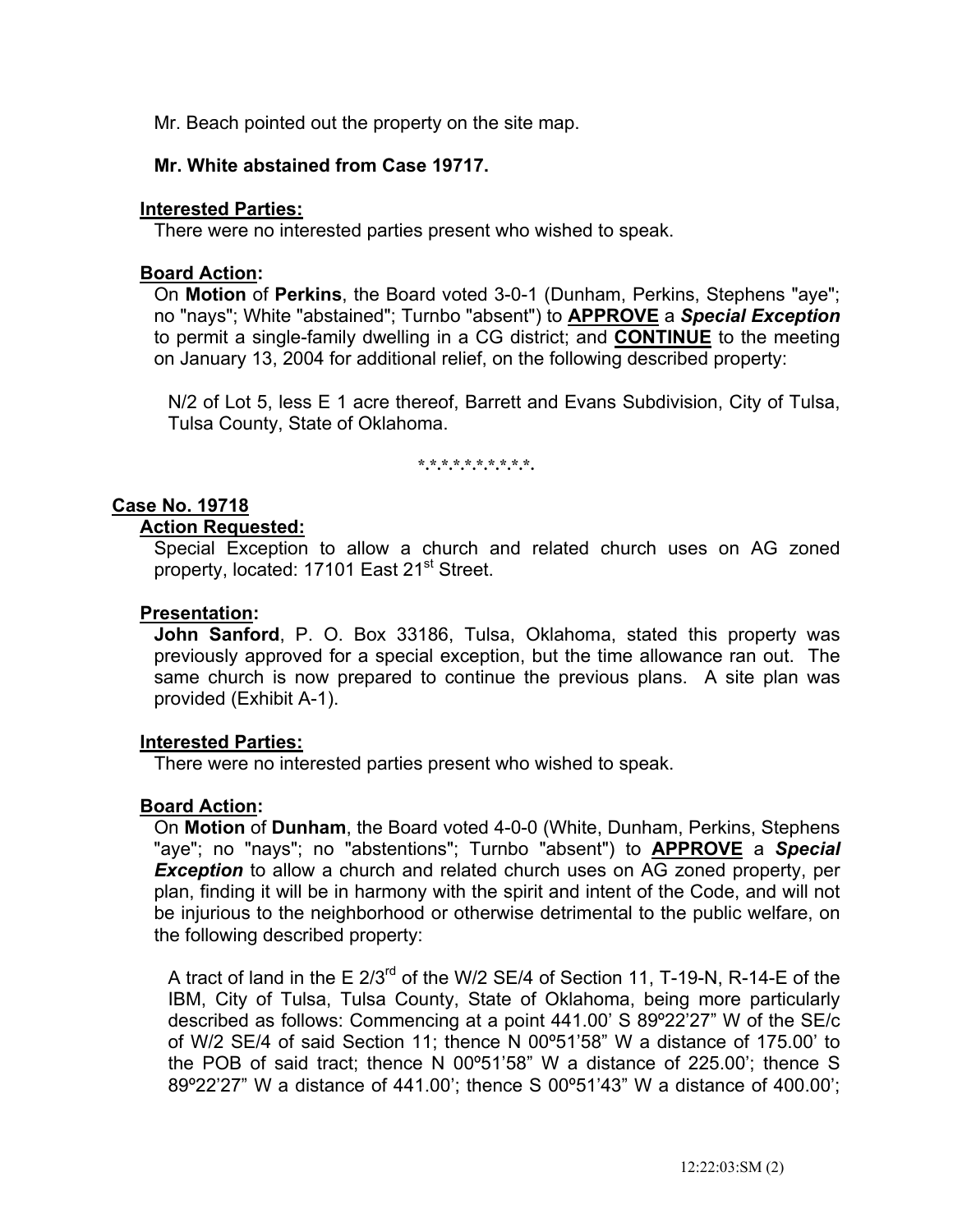thence N 89º22'27" E a distance of 50.00'; thence N 00º51'43 W a distance of 175.00'; thence N 89º22'27" E a distance of 390.99' to the POB.

**\*.\*.\*.\*.\*.\*.\*.\*.\*.\*.** 

### **Case No. 19719**

# **Action Requested:**

 Special Exception to permit a cable television utility facility in a RS-3 district. SECTION 401. PRINCIPAL USES PERMITTED IN RESIDENTIAL DISTRICTS – Use Unit 4, located 3605 South Indianapolis Avenue.

### **Presentation:**

**Brett Peters**, 6804 E. 44<sup>th</sup> St., with Cox Communications, stated this is to place another hub site, similar to others in town. He submitted a conceptual site plan and photograph (Exhibits B-1 and B-2). The subject property is a landscaped lot, with security fence.

#### **Interested Parties:**

There were no interested parties present who wished to speak.

#### **Board Action:**

 On **Motion** of **Dunham**, the Board voted 4-0-0 (White, Dunham, Perkins, Stephens "aye"; no "nays"; no "abstentions"; Turnbo "absent") to **APPROVE** a *Special*  **Exception** to permit a cable television utility facility in a RS-3 district, per the conceptual plan, with condition that if any proposed items need to be moved around they can be, as long as they stay the same general size, on the following described property:

Lot 1 and the N/2 of Lot 2, Block 3 of  $36<sup>th</sup>$  Street, Suburb Addition to the City of Tulsa, Tulsa County, State of Oklahoma.

**\*.\*.\*.\*.\*.\*.\*.\*.\*.\*.** 

#### **Mr. Jim Stephens recused himself from Case No. 19723.**

### **Case No. 19723**

#### **Action Requested:**

 Special Exception to Section 701 of the Zoning Code in order to permit the property to be used as a drive-in restaurant Use Unit 18, in connection with restaurant use as shown on the attached site plan. SECTION 701. PRINCIPAL USES PERMITTED IN COMMERCIAL DISTRICTS – Use Unit 18, located: S of SW/c of E 81<sup>st</sup> St S and S Sheridan Rd.

### **Presentation:**

**Lou Reynolds**, 2727 E. 21<sup>st</sup> St., stated the request to build a drive-in restaurant in connection with the proposed restaurant facility. It would be about 3,100 sq. ft. with eight drive-in bays. A site plan was provided (Exhibit C-1).